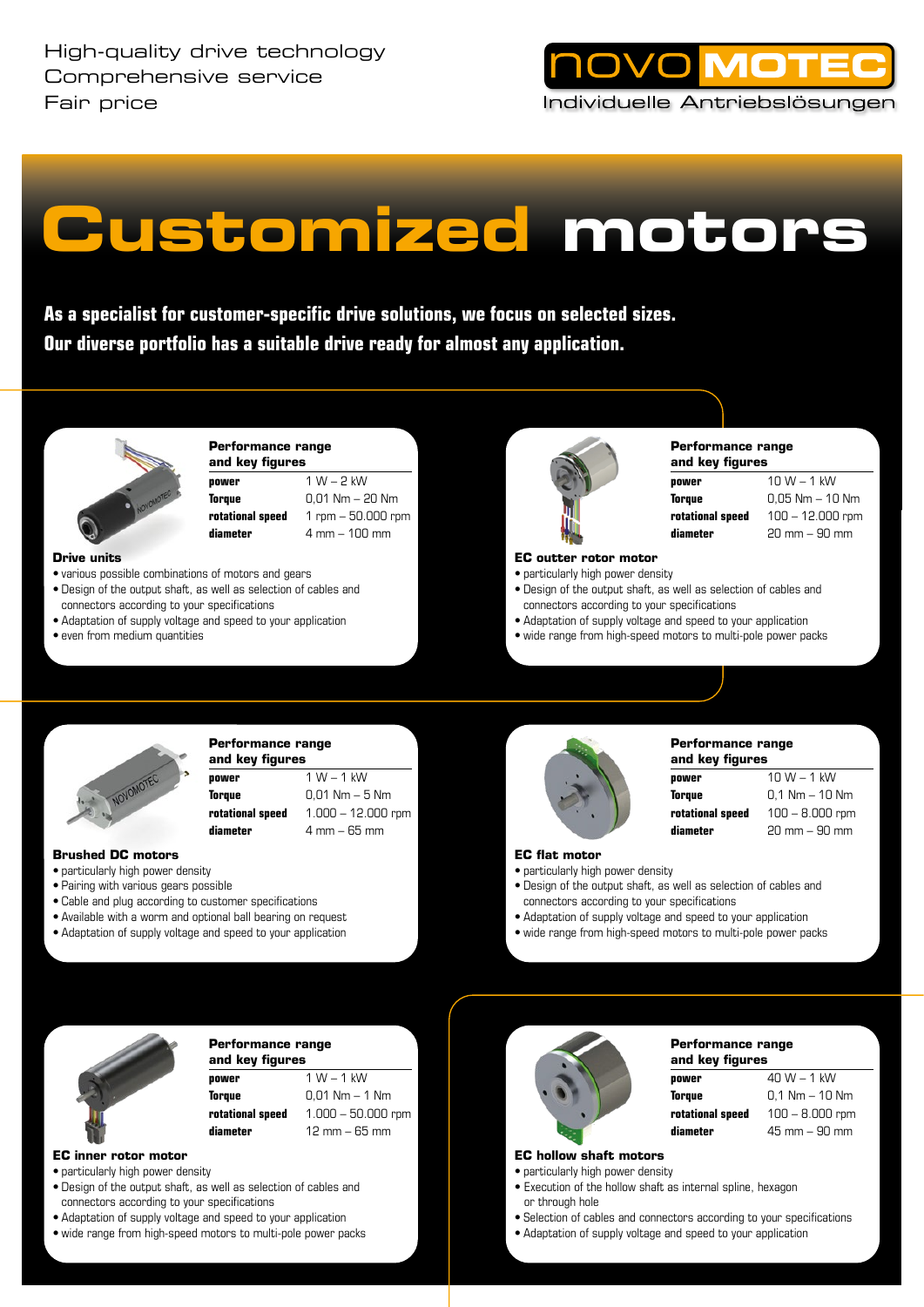# High-quality drive technology Comprehensive service Fair price

# Individuelle Antriebslösungen





#### **Performance range and key figures**

**power** 1 W – 150 W

**Torque** 0,01 Nm – 1 Nm **rotational speed** 2.000 – 10.000 rpm **diameter** 4 mm – 40 mm

### **Coreless / Ironless DC motors**

- high power density
- Particularly suitable for highly dynamic applications due to the ironless rotor
- Selection of cables and connectors according to your specifications
- Adaptation of supply voltage and speed to your application



# **Performance range and key figures**

**Output torque** 0,05 Nm – 50 Nm **diameter** 4 mm – 42 mm

#### **Gearboxes**

- various requirements can be implemented from high torque to low noise
- Adaptable drilling pattern and gear housing



# **Performance range and key figures**

**Volume flow** bis 750 L/min

**pressure** bis 110 mbar

# **Radial Blower**

- high pressure
- ideal for dry environments
- Adaptation of outlet, cable and plug to your application

## **Linear actuators**

- Stepper motors with integrated spindles • ideally suited for inexpensive, precise positioning
- in your application • Available with various threaded and recirculating ball spindles

#### **Features**

• Sizes: Nema 8 (20 x 20 mm) to Nema 34 (86 x 86 mm)

#### **IE stepper motors**

- nice-price servo drives
- diverse functions and operating modes

#### **Features**

- up to 128 micro steps
- no loss steps
- Programmable inputs and outputs
- Standard control interface and RS485 Modbus protocol
- Plug and play for industrial controls and PLCs

#### **Encoder**

- optical and magnetic encoders available in many sizes
- internal and external encoder systems available

#### **Features**

- Resolution range: 1 cpr 8192 cpr
- higher resolutions on request



#### **Controller**

- open-loop
- closed-loop
- with hall sensors
- sensorless
- various inputs and outputs (RS485 Modbus, PWM, analog)
- Overload protection